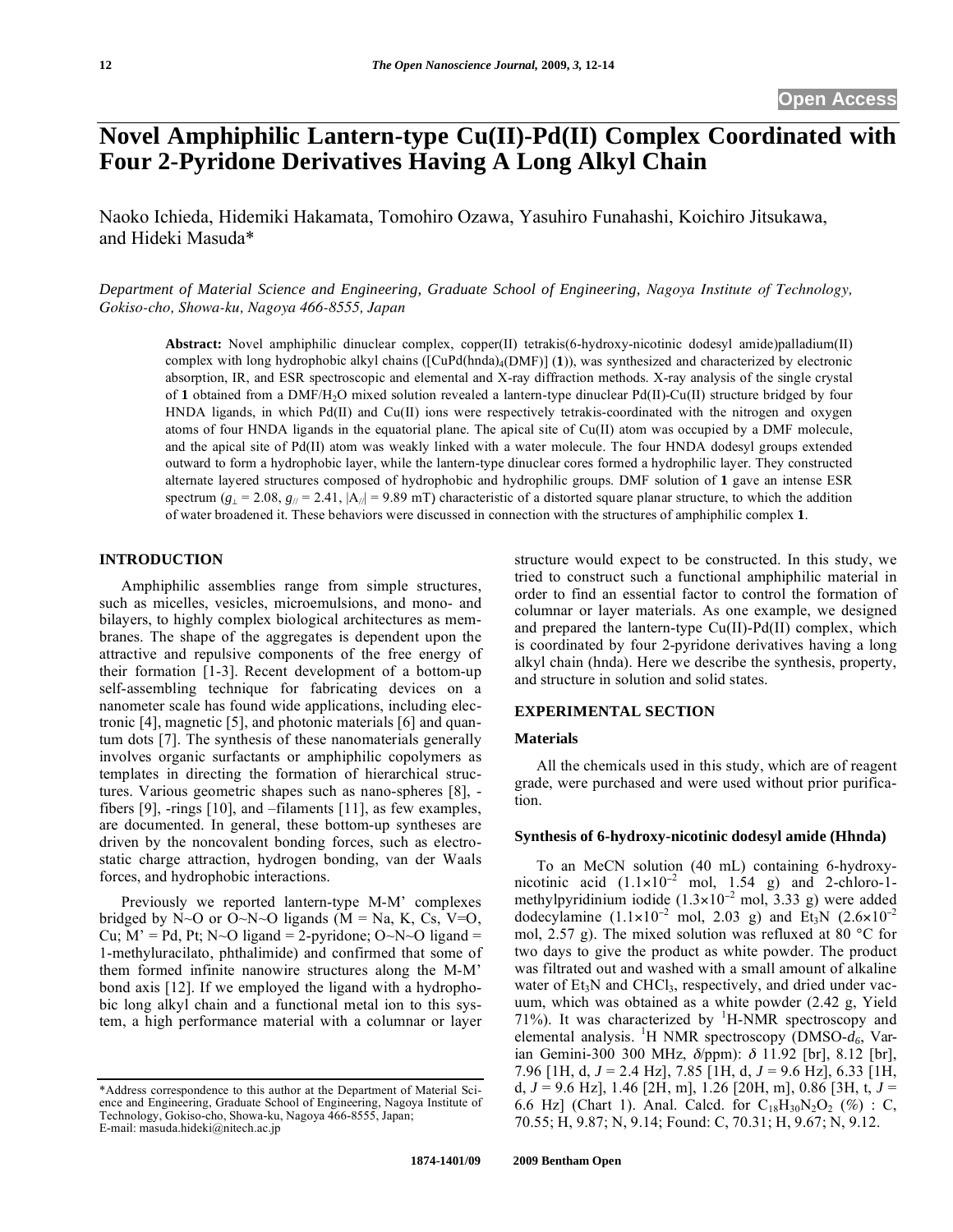#### **Preparation of [CuPd(hnda)**<sub>4</sub>(DMF)] (1)

To the mixed DMF solution (20 mL) of  $(Et<sub>4</sub>N)<sub>2</sub>[PdCl<sub>4</sub>]$  $(5.0 \times 10^{-5} \text{ mol}, 25.4 \text{ mg})$  and 4 eq. of Hhnda  $(2.0 \times 10^{-4} \text{ mol},$ 61.3 mg) deprotonated with Et<sub>3</sub>N  $(4.0 \times 10^{-2} \text{ mol}, 41.1 \text{ mg})$ , CuCl<sub>2</sub>  $(5.0 \times 10^{-5} \text{ mol}, 6.7 \text{ mg})$  was added and reacted over night. Addition of  $H_2O$  to the resultant solution gave yellow green crystals of the product. X-ray analysis was conducted with a single crystal recrystallized from DMF.  $(41.8 \text{ mg})$ , Yield 57%). Anal. Calcd. for  $C_{75}H_{123}N_9O_9CuPd\cdot DMF\cdot 4.5$ H2O: C, 57.87; H, 8.65; N, 8.65. Found: C, 57.95; H, 8.94; N, 8.69.

**Physical Measurements.** Elemental analyses were performed using a Perkin-Elmer PE2400II CHN/O fullautomatic analyzer. Electronic absorption spectra were recorded on a JASCO V-570 UV-vis spectrometer using 1.0 cm-optical-length quartz cells. <sup>1</sup>H NMR spectra were obtained with Bruker AVANCE-600 spectrometer. IR spectra were measured with JASCO FT/IR-410 spectrometer by KBr method. ESI-mass spectra were obtained by Micromass LCT ESI-TOF spectrometer.

#### **Crystal Structure Analysis**

Crystal data:  $[CuPd(hnda)_4(DMF)]$ <sup>2</sup>.3H<sub>2</sub>O·DMF (1);  $C_{78}H_{123}N_{10}O_{12}$ , PdCu,  $M = 1567.64$ , monoclinic, space group *P*21/*a* (#14), *a* = 17.939(5) Å, *b* = 21.906(6) Å, *c* = 23.180(7)  $\hat{A}$ ,  $\beta = 111.839(3)$ °,  $V = 8455(4)$   $\hat{A}$ <sup>3</sup>,  $Z = 4$ ,  $\mu$ (Mo  $K\alpha$ ) =  $5.257$  cm<sup>-1</sup>. A total of 19412 unique reflections were collected with graphite-monochromated Mo  $K\alpha$  radiation ( $\lambda$  = 0.71070 Å) on Rigaku Mercury diffractometer, of which all reflections were used in the structure analysis and refinement using the CrystalStructure program. Empirical absorption correction was applied. Final  $R_1$  and  $R_w$  factors were 0.0933 and 0.1623, respectively.

### **RESULTS AND DISCUSSION**

A new ligand, hnda, was synthesized by the reaction of 6-hydroxy-nicotinic acid and dodecylamine in MeCN. After washing, it was obtained as a white powder with good yield and was characterized by IR, ESI-mass and <sup>1</sup>H NMR spectroscopies and elemental analysis. [CuPd(hnda)4DMF] (**1**) was prepared by mixing DMF solutions of  $(Et_4N)_2[PdCl_4]$ and 4 eq. of Hhnda molecule deprotonated with  $Et<sub>3</sub>N$ , followed by addition of CuCl<sub>2</sub>. Addition of  $H_2O$  gave yellowgreen crystals and X-ray structure analysis was conducted with the single crystal recrystallized from DMF.

The molecular structure of complex **1** is essentially the same as those of previously reported complexes, [CuPd(2 pyr)<sub>4</sub>(py)] and [CuPt(2-pyr)<sub>4</sub>(py)] (pyr = pyridone; py = pyridine) [13] (Fig. **1**). For **1**, the Pd(II) ion was coordinated by four deprotonated hnda ligands through nitrogen atoms in a square-planar geometry. The Pd-N distances  $(Pd(1)-N(1)) =$ 2.016(5), Pd(1)-N(2) = 2.021(6), Pd(1)-N(3) = 2.047(5), Pd(1)-N(4) = 2.054(6) Å) and N-Pd(1)-N angles (N(1)- $Pd(1)-N(2) = 87.2(2), N(2)-Pd(1)-N(3) = 91.0(2), N(3)$  $Pd(1)-N(4) = 88.4(2), N(1)-Pd(1)-N(4) = 93.1(2)°$  were very similar to those of  $[CuPd(2-pyr)_{4}(py)]$  (Pd-N = 2.012(3)-2.040(4) Å, N-Pd-N =  $88.9(1)$ -90.6(1)<sup>o</sup>) and [CuPt(2pyr)4(py)] (Pt-N = 2.010(5)-2.049(6) Å, N-Pt-N = 88.7(3)-91.4(3) $^{\circ}$ )). In an axial site of the Pd(II) ion, the host space



**Fig. (1).** X-ray structures of complex **1 (a**) viewed along *b* axis (**b**) and hydrophilic zig-zag wire (**c**).

surrounded by carbonyl oxygens was formed, which captured a Cu(II) ion as a guest  $(Cu(1)-O(1) = 1.963(5), Cu(1) O(2) = 2.009(6)$ , Cu(1)-O(3) = 1.993(5), Cu(1)-O(4) =  $2.035(5)$  Å). The distance between Pd and Cu atoms was  $2.5432(13)$  Å, which is shorter than the sum of their metallic bond radii (Pd(1.38 Å) + Cu(1.28 Å) = 2.66 Å). Another axial sites of the  $Cu(II)$  and the  $Pd(II)$  atoms were occupied